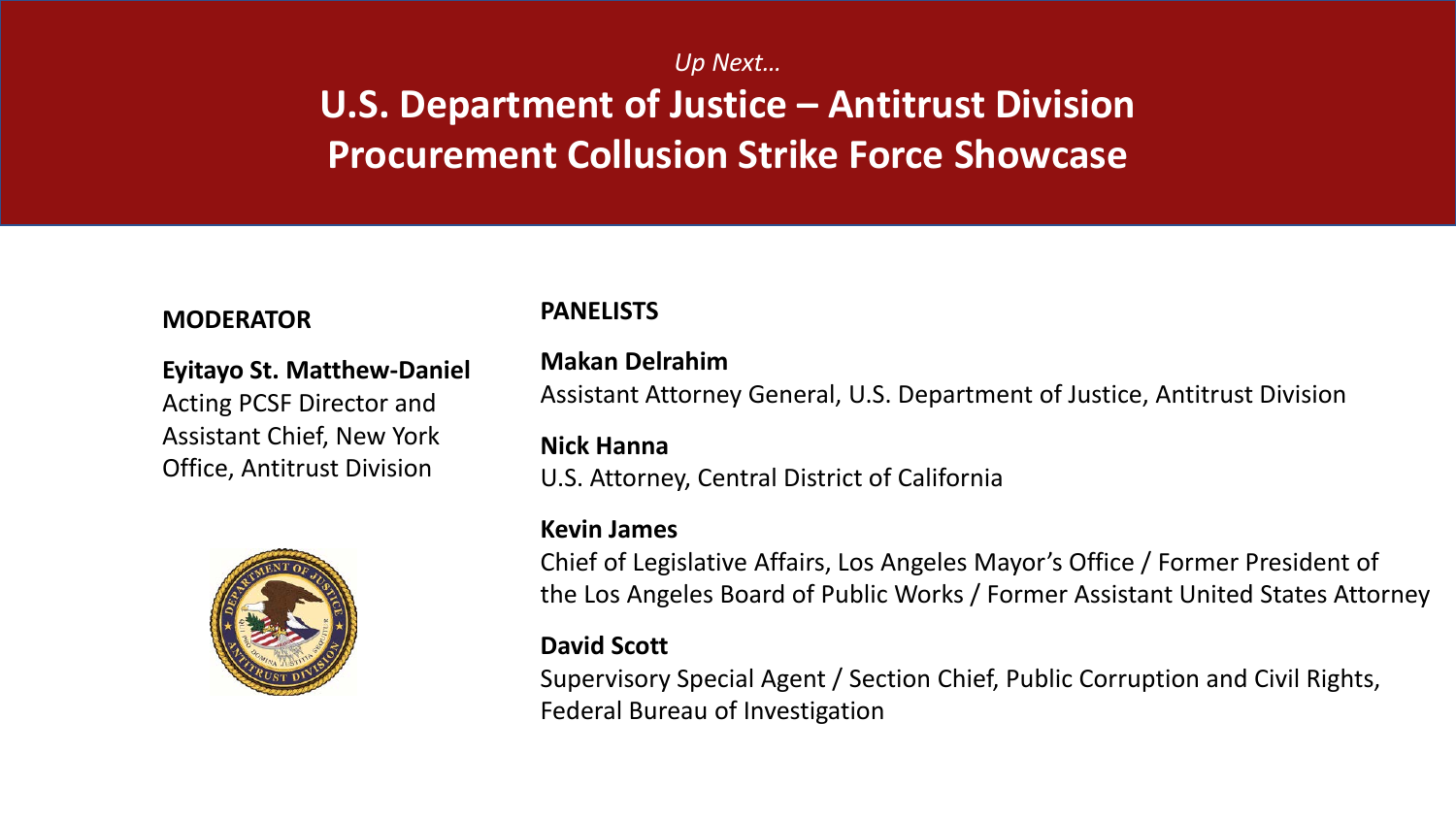# **Procurement Collusion Strike Force (PCSF)**

Launched in November 2019:

- Coordinated national response to combat hardcore antitrust conduct and related criminal schemes in government procurement at federal, state, and local levels
- Objective: Harness the combined experience and expertise of Department of Justice prosecutors and law enforcement partners to:

oDeter hardcore antitrust crimes on the front end of the procurement process, and oEffectively detect, investigate, and prosecute crimes on the back end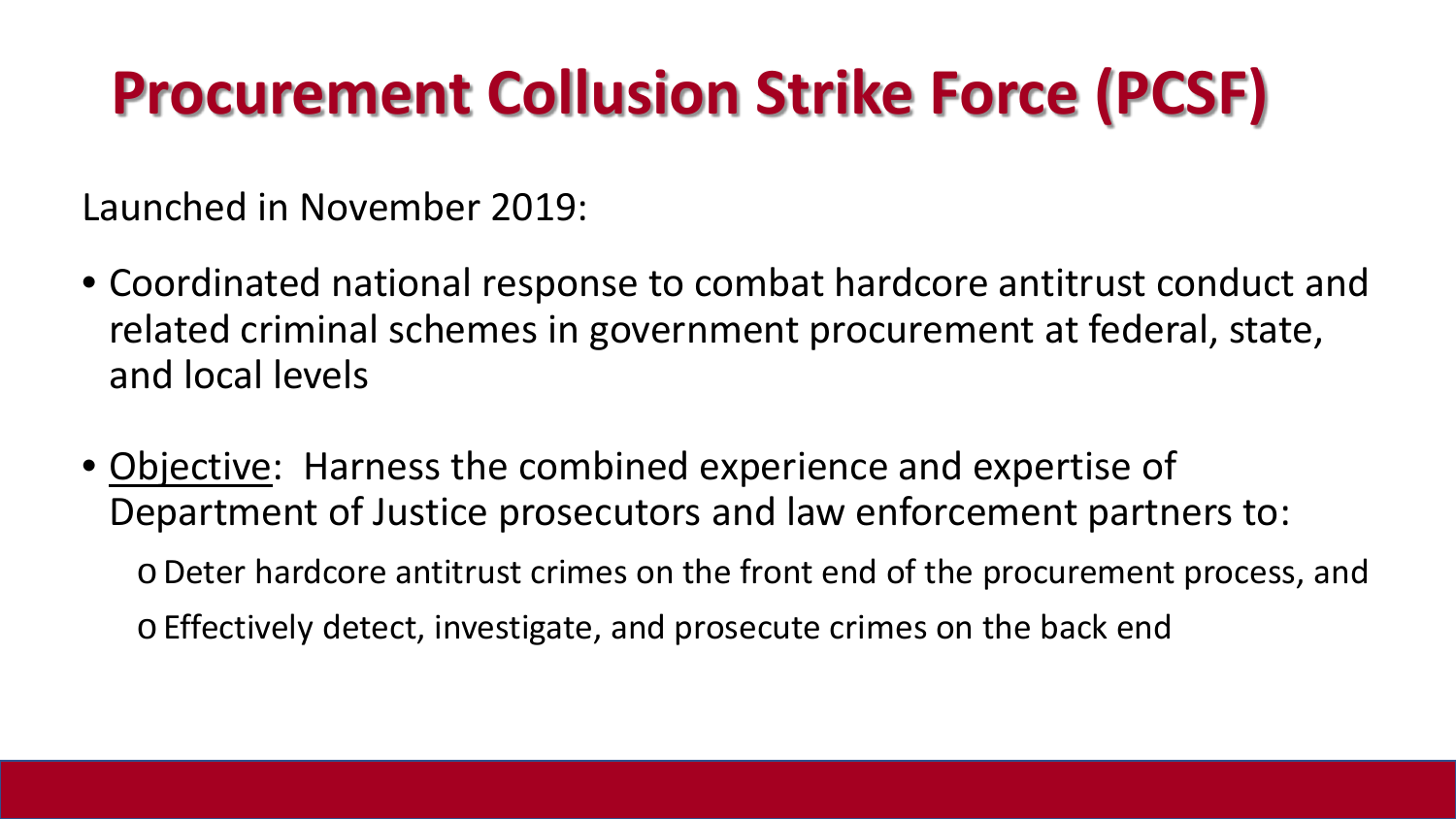## **PCSF: Structure**

"Virtual" Strike Force—partnership for outreach and investigation/prosecution

- 1. Increased coordination between Department of Justice prosecutors and law enforcement partners to conduct outreach/training
- 2. Partnership to investigate and prosecute cases resulting from outreach
- 3. Data analytics collaboration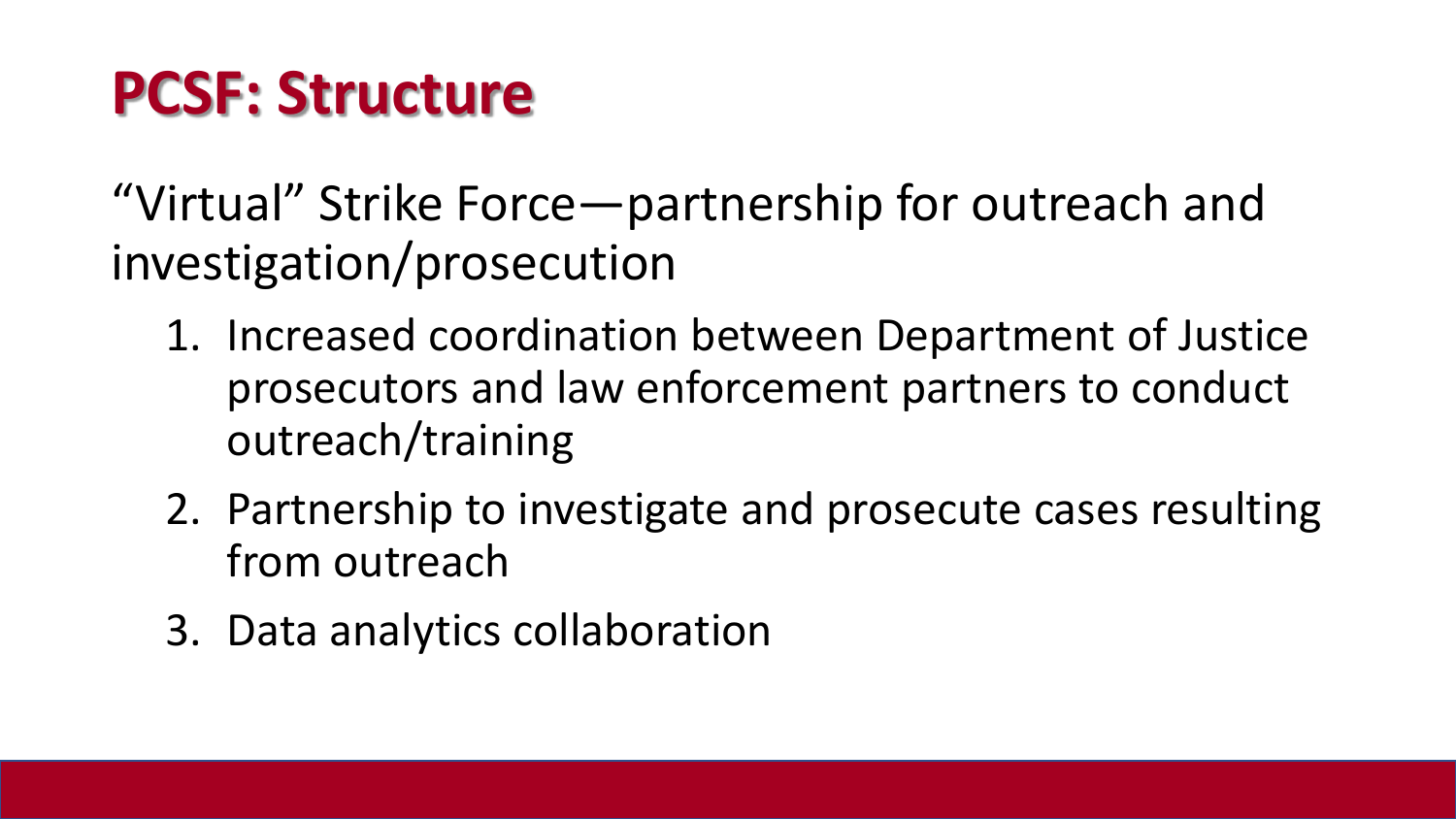# PCSF National Partners



Department of Justice Antitrust Division

13 USAOs around the country:

Central District of California (Los Angeles)

Eastern District of California (Sacramento) District of Colorado (Denver) District of Columbia (Washington, DC) Southern District of Florida (Miami) Northern District of Georgia (Atlanta) Northern District of Illinois (Chicago) Eastern District of Michigan (Detroit) Southern District of New York (Manhattan) Southern District of Ohio (Columbus) Eastern District of Pennsylvania (Philadelphia) Northern District of Texas (Dallas) Eastern District of Virginia (Alexandria)



Department of Defense OIG Defense Criminal Investigative Service (DCIS)





General Services Administration (GSA) OIG





13 districts



#### Federal Bureau of Investigation (FBI) Field offices/ICU squads located in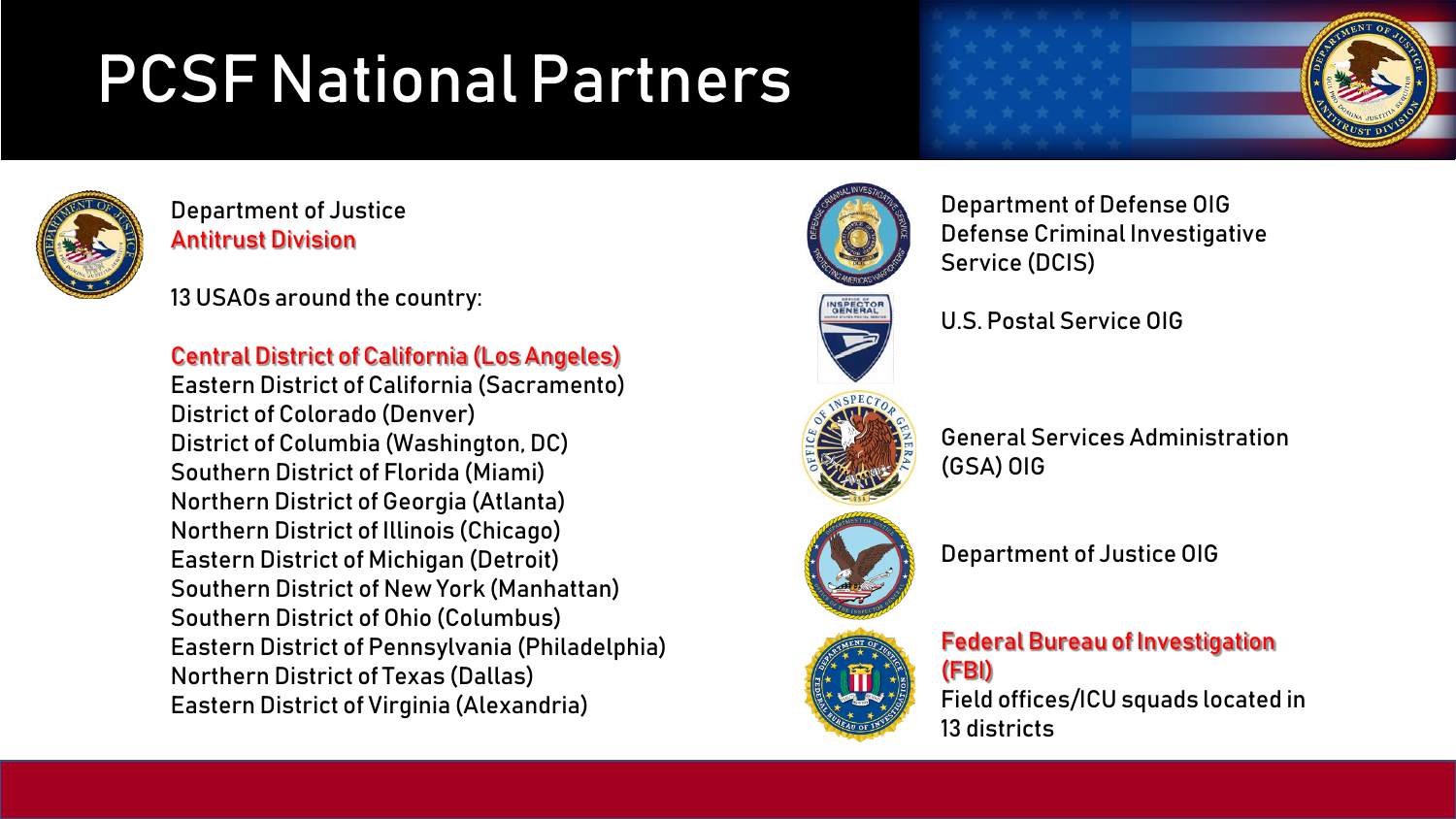# **PCSF: Implementation and Execution**

- Antitrust Division: Trial Attorneys in (5) criminal sections designated as PCSF liaisons for each partner district
- (13) USAOs: AUSAs designated as PCSF liaisons in each partner district
- FBI: Special Agents designated as PCSF liaisons in field offices in each partner district
- OIGs (DOJ, DoD, USPS, GSA): Agent points of contact for outreach, investigation, and data analytics

#### • **District-based model**:

- Tailored to each of 13 districts
- o Designated PCSF liaisons work with OIG partners to do outreach/training to federal/state/local procurement officials and contractor audiences in each district
- o Educate new audiences about "red flags" of collusion
- o Facilitate reporting of suspected violations
- o Partner on resulting investigations/prosecutions